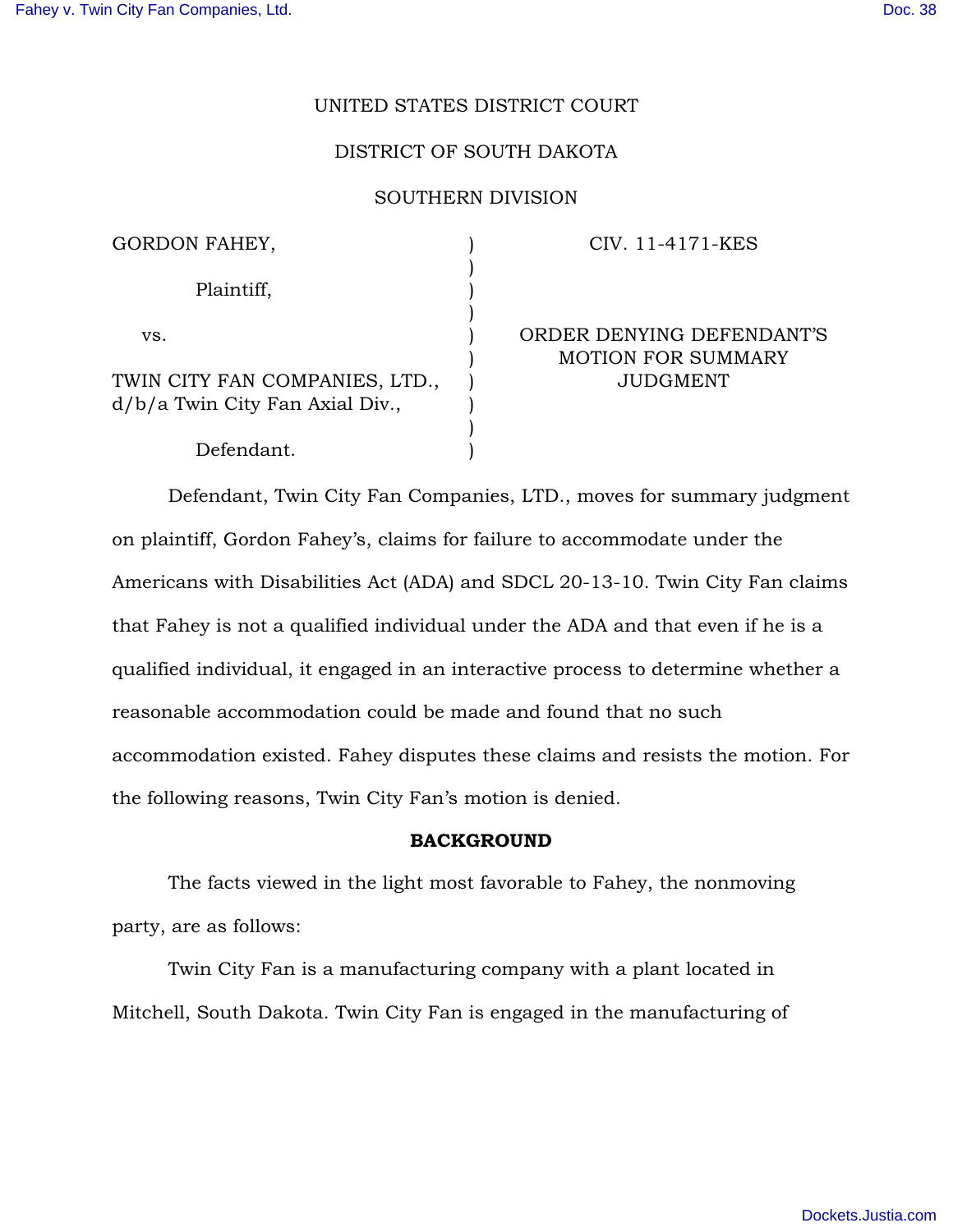industrial fans and blowers and has approximately 200 employees at its Mitchell plant.

In October 2010, the South Dakota Department of Labor website indicated that Twin City Fan had several available positions at its Mitchell plant, including a parts expeditor position<sup>1</sup> and several assembler positions. Interested in obtaining employment at Twin City Fan, Fahey filled out an application and submitted it in person on October 21, 2010. Fahey indicated on the application form that he was applying for the position of a "Production Worker."

While submitting his application, Fahey met with LaRue Steffes, Twin City Fan's Human Resources Manager. Fahey and Steffes discussed the various open positions at the plant because Fahey was interested in any day-shift position that was available. Steffes then arranged for Travis Peterson, a production supervisor, to give Fahey a tour of the plant.

While giving Fahey a tour of the plant, Peterson explained the duties of various positions, including the parts expeditor position and the assembler position. Following the tour, Peterson and Fahey returned to Steffes's office where the three of them continued employment discussions. Steffes and

 $1$  The job description of the parts expeditor position describes the essential duties of the position to include, among other things, the operation of a forklift and/or bridge crane. The description states that "[s]pecific vision abilities required by this job include close vision, distance vision, peripheral vision, and depth perception." Docket 26 at ¶ 7.

Twin City Fan requires forklift operators to be certified. To gain certification, an individual must watch a training video, take a written exam, and operate a forklift to the satisfaction of the instructor.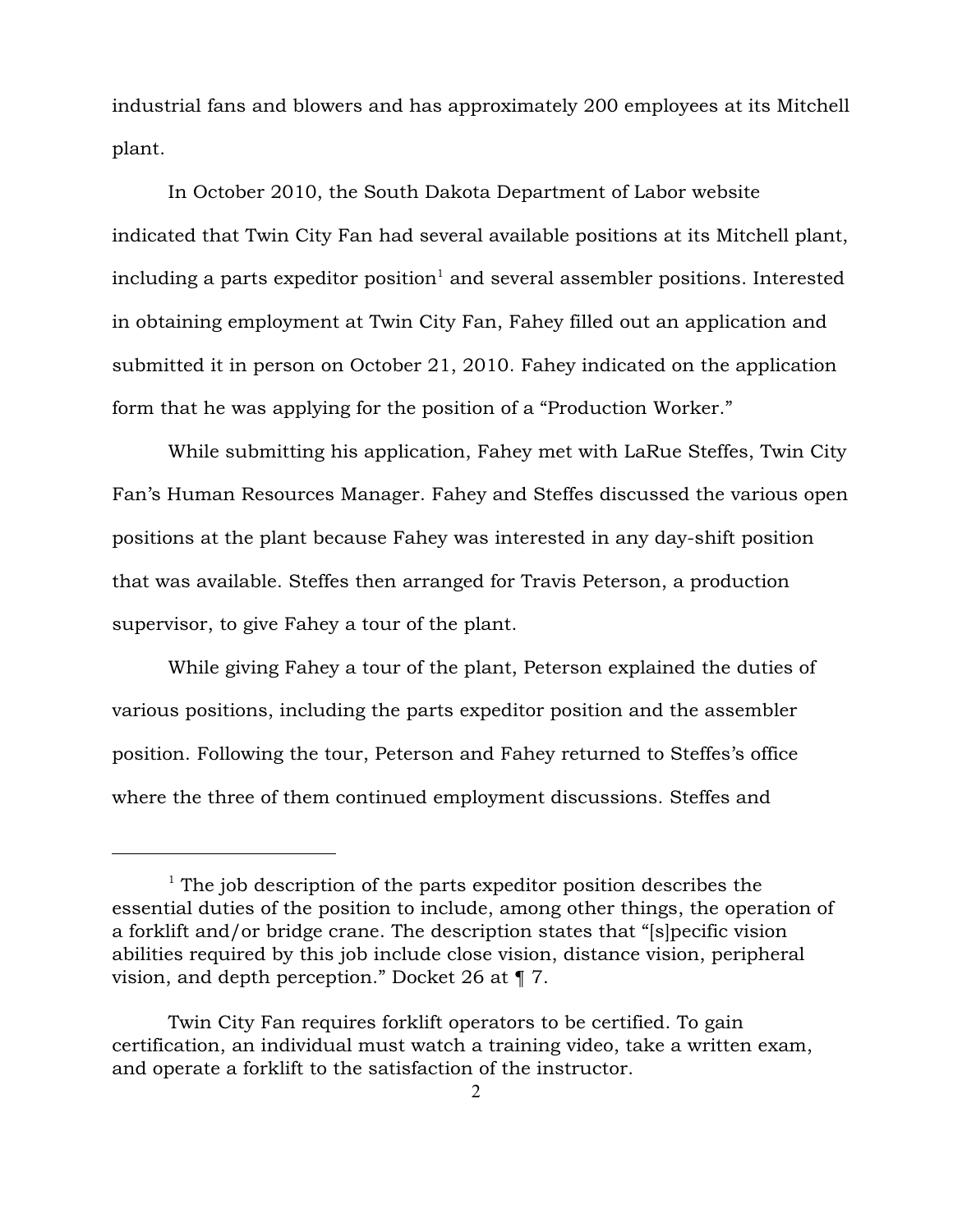Peterson explained that it was company policy to hold positions for a certain amount of time to allow internal employees the opportunity to apply for the positions. It is undisputed that Fahey was offered the parts expeditor position so long as he passed a drug test and physical examination and if no internal employee applied for the position. Fahey also alleges that he was told that he could fill an assembler position in the event that someone internally applied for the parts expeditor position. Twin City Fan disputes this.

When the parts expeditor position was not filled internally, Steffes contacted Fahey on October 22, 2010, to formally offer him the job, conditioned on his passing a drug test and physical examination. Dr. Darla Edinger performed the drug test and physical examination on October 25, 2010. The drug test was negative, and the physical examination showed that Fahey was blind in his right  $eye$ . Because Fahey was blind in one eye, Dr. Edinger included in her "Post Offer Physical Summary Report" that "accommodations and/or job training are needed to perform essential job functions." Docket 27-4 at 2. Dr. Edinger further noted that Fahey "has no vision in the right eye and his work station would need to be set up so that he would not be at risk for injury for lack of vision in the right eye." *Id.* 

After receiving the physical summary report from Dr. Edinger's office, Steffes determined that Fahey's lack of vision in his right eye would not allow

 $2$  Although Fahey is blind in his right eye, he has a valid South Dakota driver's license.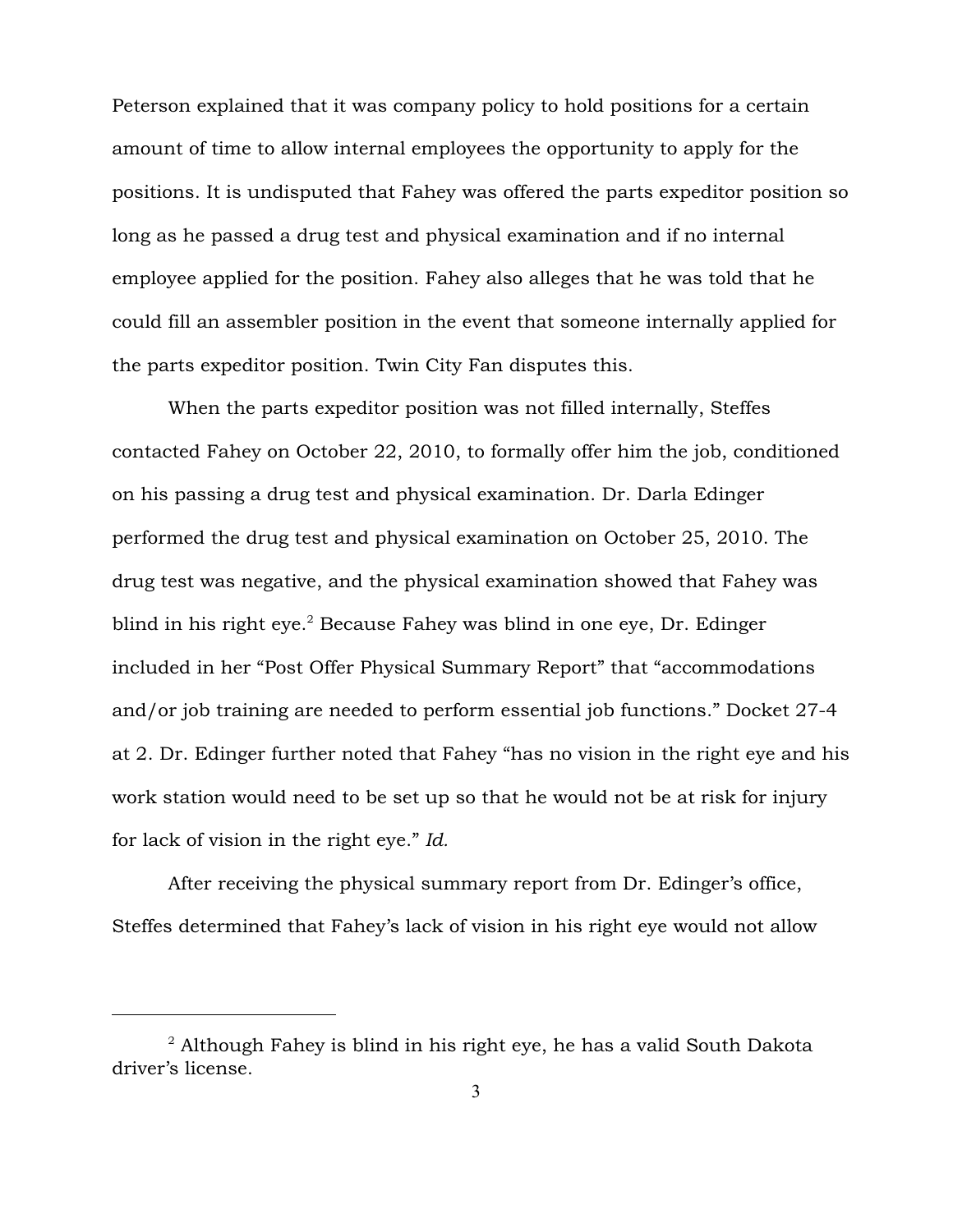him to safely perform the functions of the parts expeditor position and also that no accommodations could be made that would allow Fahey to work at Twin City Fan. Steffes then contacted Lyndon Johnson, the plant manager, and discussed the situation with him. The two of them agreed that Fahey could not be accommodated and that his offer should be rescinded. No one from Twin City Fan contacted Fahey or Dr. Edinger at this point in time to gain further knowledge of Fahey's specific limitations with respect to his lack of vision in one eye.

On October 26, 2010, Steffes contacted Fahey to rescind the job offer. Steffes explained to Fahey that his lack of vision in his right eye poses a safety risk and that Twin City Fan could not accommodate him. Fahey disagreed and claimed that his vision did not prevent him from safely performing the duties of a parts expeditor. Steffes told Fahey that she would contact Johnson to see if there was anything that Twin City Fan could do. Steffes then contacted Fahey a final time to inform him that no accommodations could be made.

#### LEGAL STANDARD

Summary judgment is appropriate if the movant "shows that there is no genuine dispute as to any material fact and the movant is entitled to judgment as a matter of law." Fed. R. Civ. P. 56(a). The moving party can meet this burden by presenting evidence that there is no dispute of material fact or that the nonmoving party has not presented evidence to support an element of her case on which she bears the ultimate burden of proof. *Celotex Corp. v. Catrett*, 477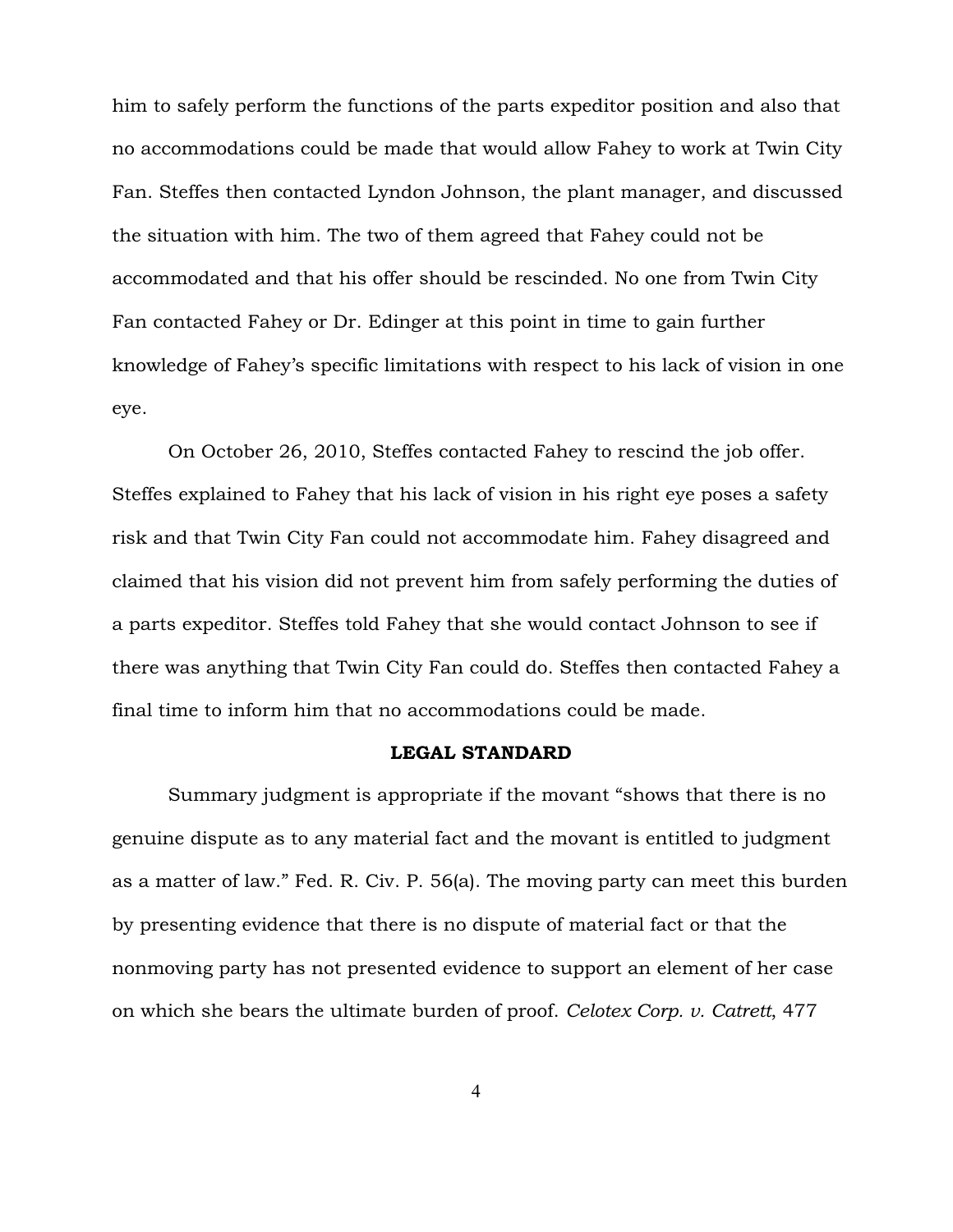U.S. 317, 322-23 (1986). "The nonmoving party may not 'rest on mere allegations or denials, but must demonstrate on the record the existence of specific facts which create a genuine issue for trial.' " *Mosley v. City of Northwoods, Mo.*, 415 F.3d 908, 910 (8th Cir. 2005) (quoting *Krenik v. County of Le Sueur*, 47 F.3d 953, 957 (8th Cir. 1995)).

Summary judgment is precluded if there is a dispute in facts that could affect the outcome of the case. *Anderson v. Liberty Lobby, Inc*., 477 U.S. 242, 248 (1986). For purposes of a summary judgment motion, the court views the facts and the inferences drawn from such facts "in the light most favorable to the party opposing the motion." *Matsushita Elec. Indus. Co. v. Zenith Radio Corp.*, 475 U.S. 574, 588 (1986).

"Summary judgment procedure is properly regarded not as a disfavored procedural shortcut, but rather as an integral part of the Federal Rules[.]" *Celotex Corp.*, 477 U.S. at 327. Because summary judgment is a useful pretrial tool in all civil cases, including ones alleging discrimination, summary judgment motions involving discrimination are treated no differently than summary judgment motions involving "other ultimate questions of fact." *Torgerson v. City of Rochester*, 643 F.3d 1031, 1043 (8th Cir. 2011) (citing *Reeves v. Sanderson Plumbing Prods., Inc.*, 530 U.S. 133, 148 (2000)).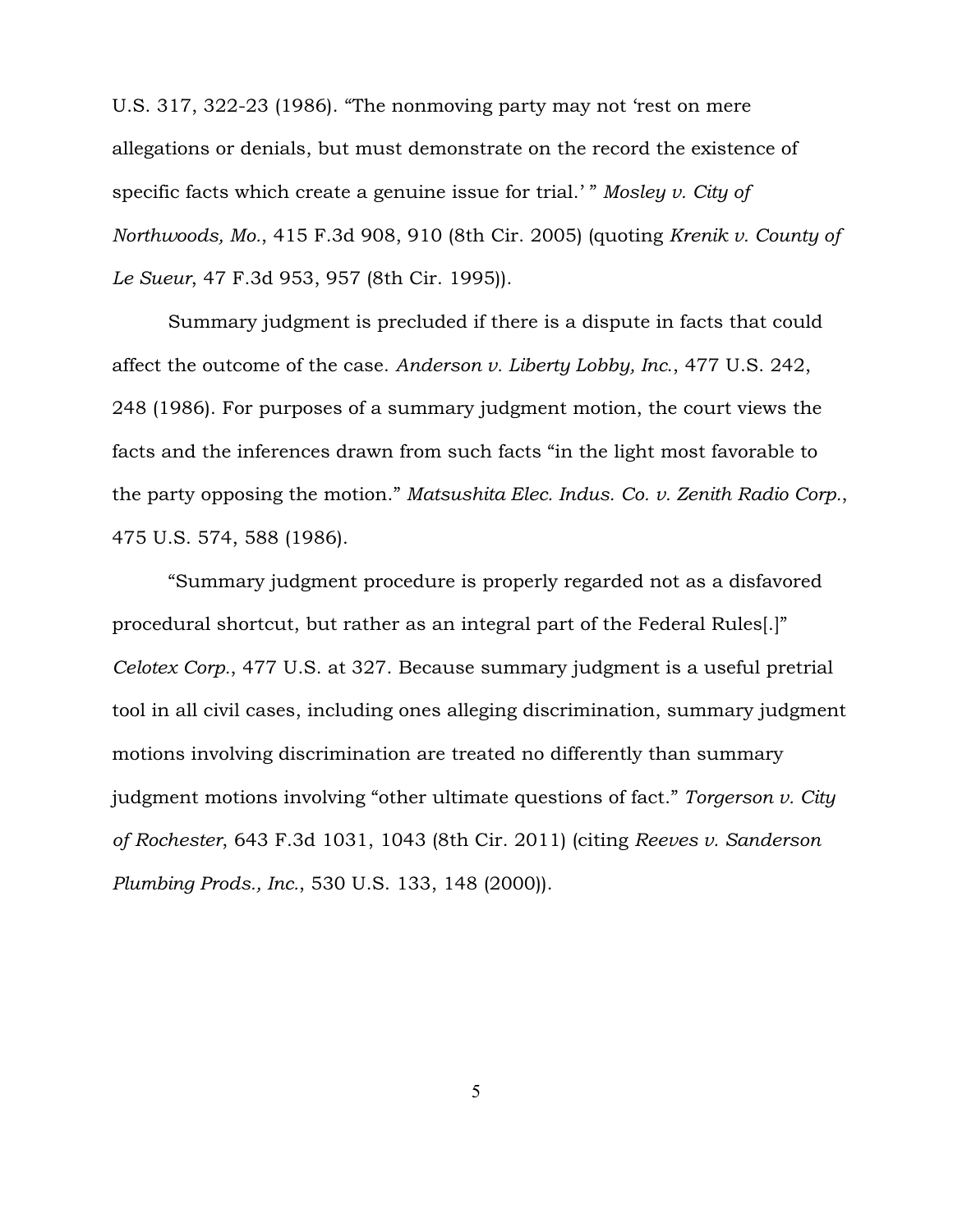#### DISCUSSION

Fahey claims that Twin City Fan violated the  $ADA^3$  by failing to make a reasonable accommodation in its refusal to hire Fahey. Under the ADA and its regulations, discrimination occurs if "a covered entity does not make a reasonable accommodation to the known physical or mental limitations of an otherwise qualified applicant or employee with a disability, unless such covered entity can demonstrate that the accommodation would impose an undue hardship on the operation of its business." *Peebles v. Potter*, 354 F.3d 761, 766 (8th Cir. 2004) (citing 29 C.F.R. 1630.9(a)). Reasonable accommodation claims are evaluated under a modified burden-shifting analysis rather than the traditional *McDonnell Douglas* burden-shifting analysis. *Id.* at 766 (citing *Fenney v. Dakota, Minnesota & Eastern R.R. Co.*, 327 F.3d 707, 712 (8th Cir. 2003)).

Under the modified burden-shifting analysis, Fahey must first make a facial showing that he has an ADA disability and that he suffered an adverse employment action. *Brannon v. Luco Mop Co.*, 521 F.3d 843, 848 (8th Cir. 2008). Fahey must then make a facial showing that he is a "qualified individual." *Id.* To

 $^3$  Fahey also alleges a claim under SDCL 20-13-10, a South Dakota statute prohibiting employment discrimination on the basis of disability. This court has previously held that the South Dakota Supreme Court would likely look to federal jurisprudence when interpreting SDCL 20-13-10. *Petersen v. ProxyMed, Inc.*, 617 F. Supp. 2d 835, 845 (D.S.D. 2008) (citing *Huck v. McCain Foods*, 479 N.W.2d 167, 169 (S.D. 1991)). The court is unaware of any recent South Dakota Supreme Court opinion that would run counter to this notion. Moreover, neither party urges the court to draw any distinction between the two claims. Therefore, the court applies the same rationale as it did in *Petersen* and will apply the same analysis to Fahey's ADA and state-law claims.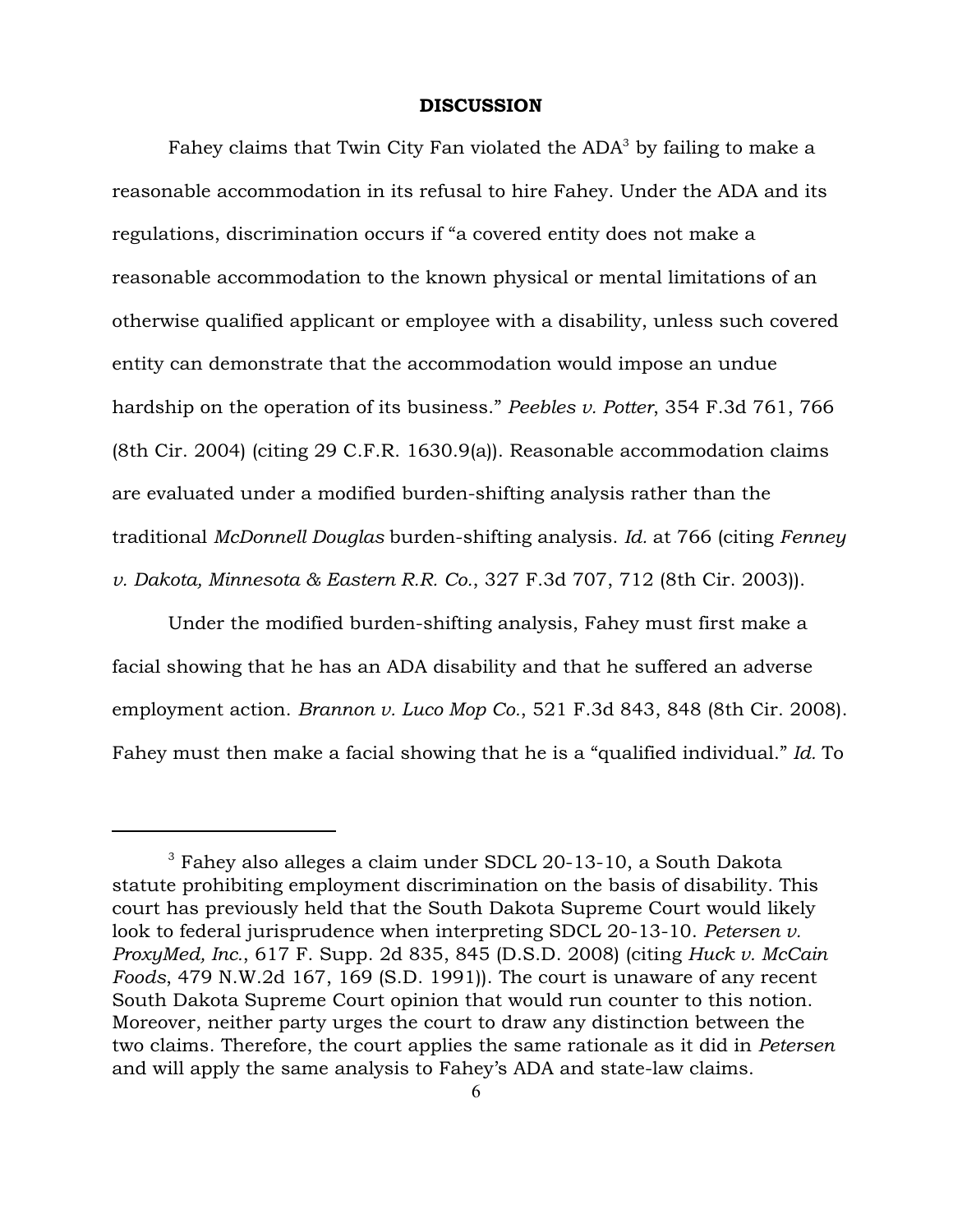be a qualified individual, Fahey must "(1) possess the requisite skill, education, experience, and training for [the] position, and (2) be able to perform the essential job functions, with or without reasonable accommodation." *Id.* "In cases where the [applicant] claims that he is able to perform the essential functions of the job with a reasonable accommodation, the [applicant] must only make a facial showing that a reasonable accommodation is possible." *Id.* at 848 (internal quotations omitted). If such a facial showing is made, "the burden then shifts to the employer to show that it is unable to accommodate the [applicant]." *Id.* "If the employer can show that the [applicant] cannot perform the essential functions of the job even with reasonable accommodation, then the [applicant] must rebut that showing with evidence of his individual capabilities." *Fenney*, 327 F.3d at 712.

An employer has no duty to accommodate if the applicant fails to make a request for an accommodation. *Bradley v. Little Rock Wastewater Util.*, No. 12- 1405, 2013 WL 535794, at \*3 (8th Cir. Feb. 14, 2013) (citing *Ballard v. Rubin*, 284 F.3d 957, 962 (8th Cir. 2002) (holding that an employee must provide his employer with "enough information that, under the circumstances, [the employer] can be fairly said to know that [the employee] sought accommodation for his disability")). But when a disabled applicant requests an accommodation, the employer must engage in an interactive process to determine whether the parties can find and agree upon a reasonable accommodation. *Fjellestad v. Pizza Hut of America, Inc.*, 188 F.3d 944, 952 (8th Cir. 1999). To show that Twin City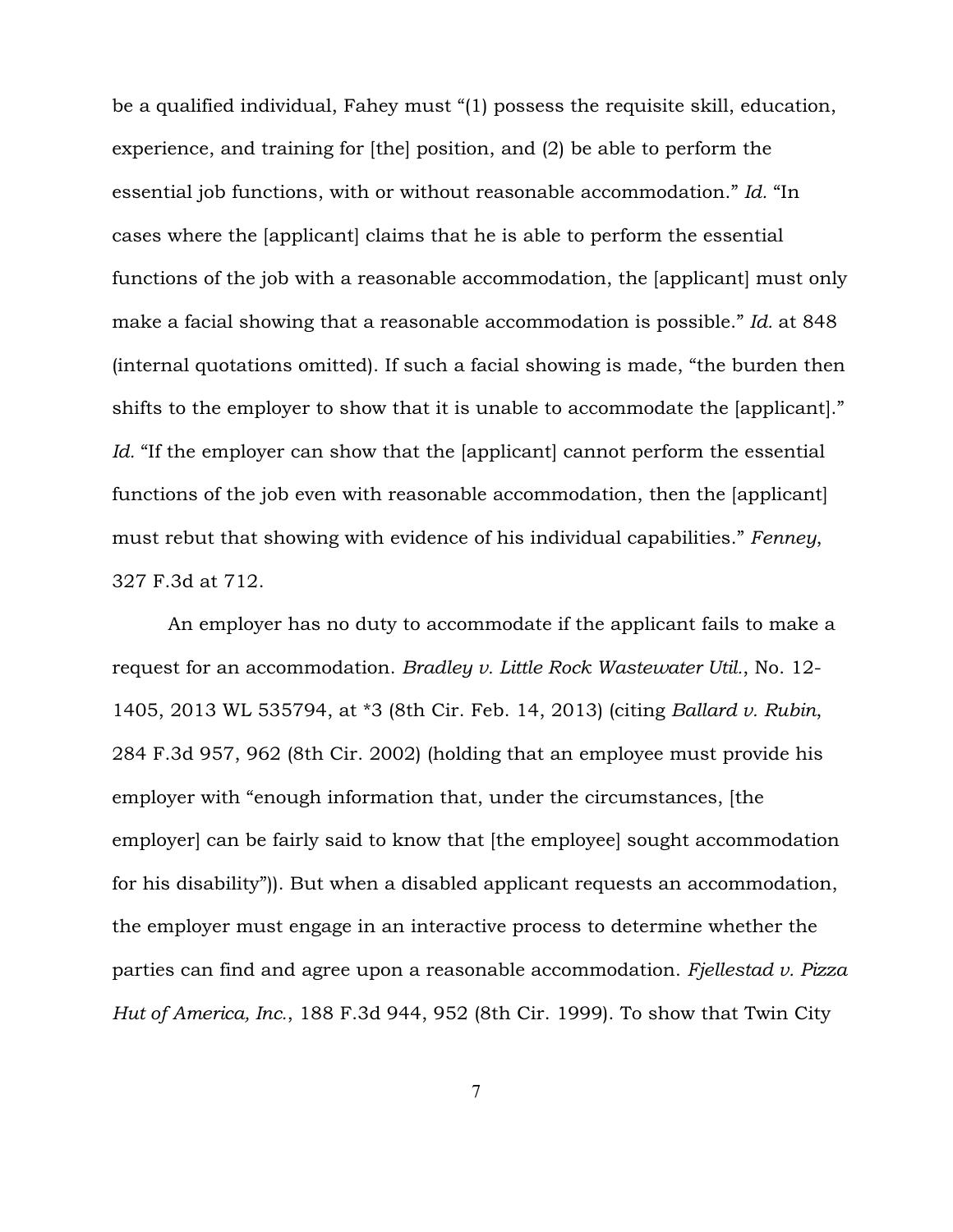Fan failed to participate in the required interactive process, Fahey must demonstrate that: (1) Twin City Fan knew about Fahey's disability; (2) Fahey requested accommodations or assistance for his disability; (3) Twin City Fan did not make a good faith effort to assist Fahey in seeking accommodations; and (4) Fahey could have been reasonably accommodated but for Twin City Fan's lack of good faith. *Ballard*, 284 F.3d at 960 (citing *Fjellestad*, 188 F.3d at 952). Although such a showing does not create per se liability under the ADA, it is prima facie evidence that the employer may be acting in bad faith and is typically enough to avoid summary judgment. *Kallail v. Alliant Energy Corporate Services, Inc*., 691 F.3d 925, 933 (8th Cir. 2012).

With these principles in mind, the court now turns to Twin City Fan's arguments. Twin City Fan argues that summary judgment should be granted in its favor for two reasons. First, Twin City Fan claims that Fahey is not a qualified individual because he cannot perform the essential functions of the job with or without an accommodation. Second, Twin City Fan claims that after it engaged in an interactive process to determine if a reasonable accommodation could be made, it concluded that no such accommodation existed.

### I. Qualified Individual

To be a qualified individual, Fahey must "(1) possess the requisite skill, education, experience, and training for [the] position, and (2) be able to perform the essential job functions, with or without reasonable accommodation." *Brannon*, 521 F.3d at 848. For purposes of its motion for summary judgment,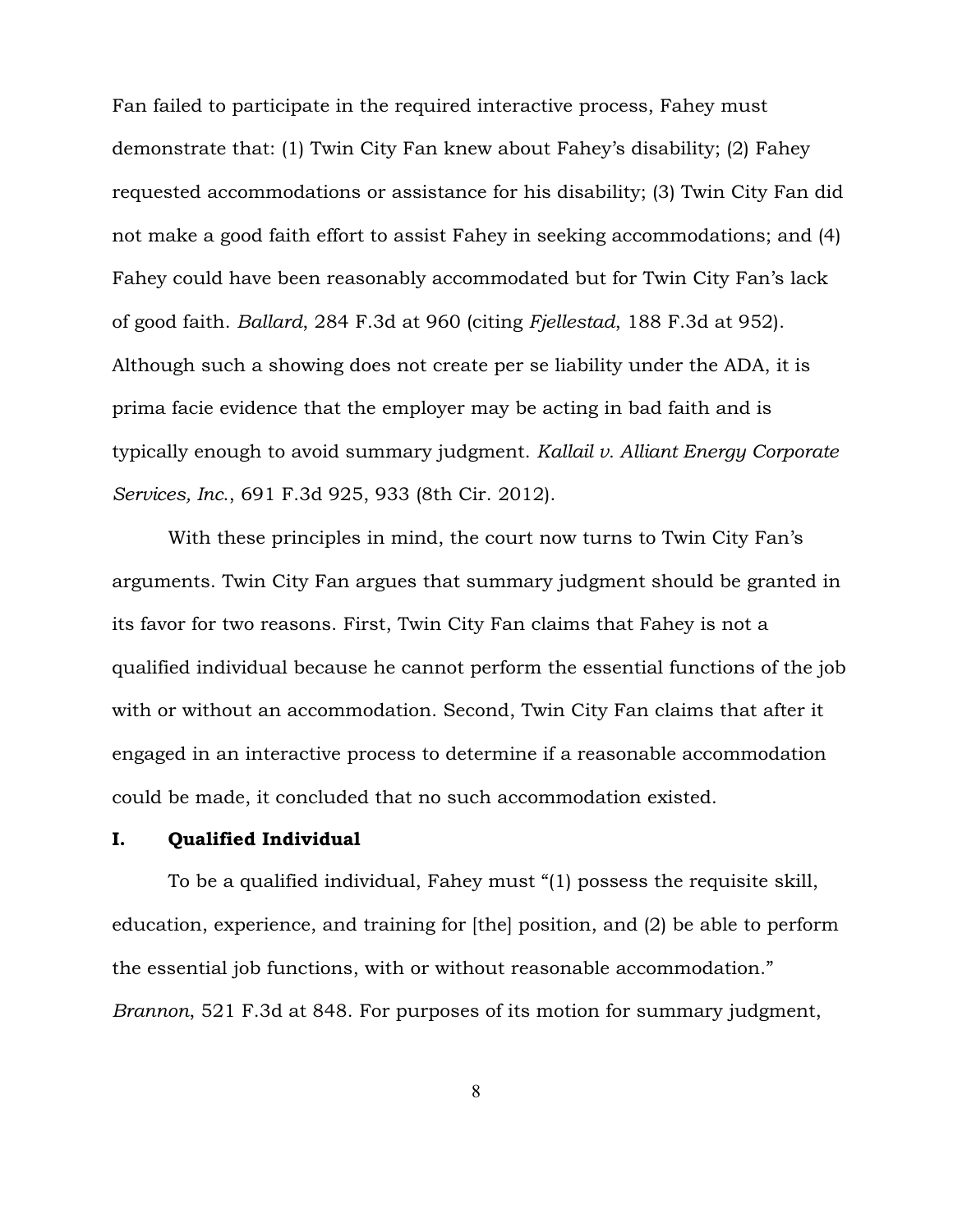Twin City Fan does not dispute that Fahey possesses the requisite skill, education, experience, and training for the position.<sup>4</sup> Rather, Twin City Fan claims that Fahey is unable to perform the essential job functions with or without an accommodation.

This case is unique because Fahey claims that he applied for two different positions—parts expeditor and assembler—and was told that he would be able to fill either role so long as it remained open following a required internal posting period. Twin City Fan alleges that only the parts expeditor position was available at the time Fahey applied for employment. This is a factual dispute that the court addresses below in detail. The court begins its analysis, however, by examining whether Fahey is a qualified individual with respect to the parts expeditor position.

Twin City Fan argues that Fahey is not a qualified individual for the parts expeditor position because the lack of vision in his right eye impairs his ability to safely perform the essential functions of the position, specifically the function of operating a forklift. Fahey disagrees and asserts that he is able to safely operate a forklift or, in the alternative, that a reasonable accommodation can be made which would allow him to perform the essential functions of the position.

Fahey has the ultimate burden of persuading the trier of fact that he can perform the essential functions of the position. *Kallail*, 691 F.3d at 930. But to

<sup>&</sup>lt;sup>4</sup> Similarly, Twin City Fan does not dispute, for purposes of its summary judgment motion, that Fahey is disabled under the ADA or that its decision not to hire him was an adverse employment action.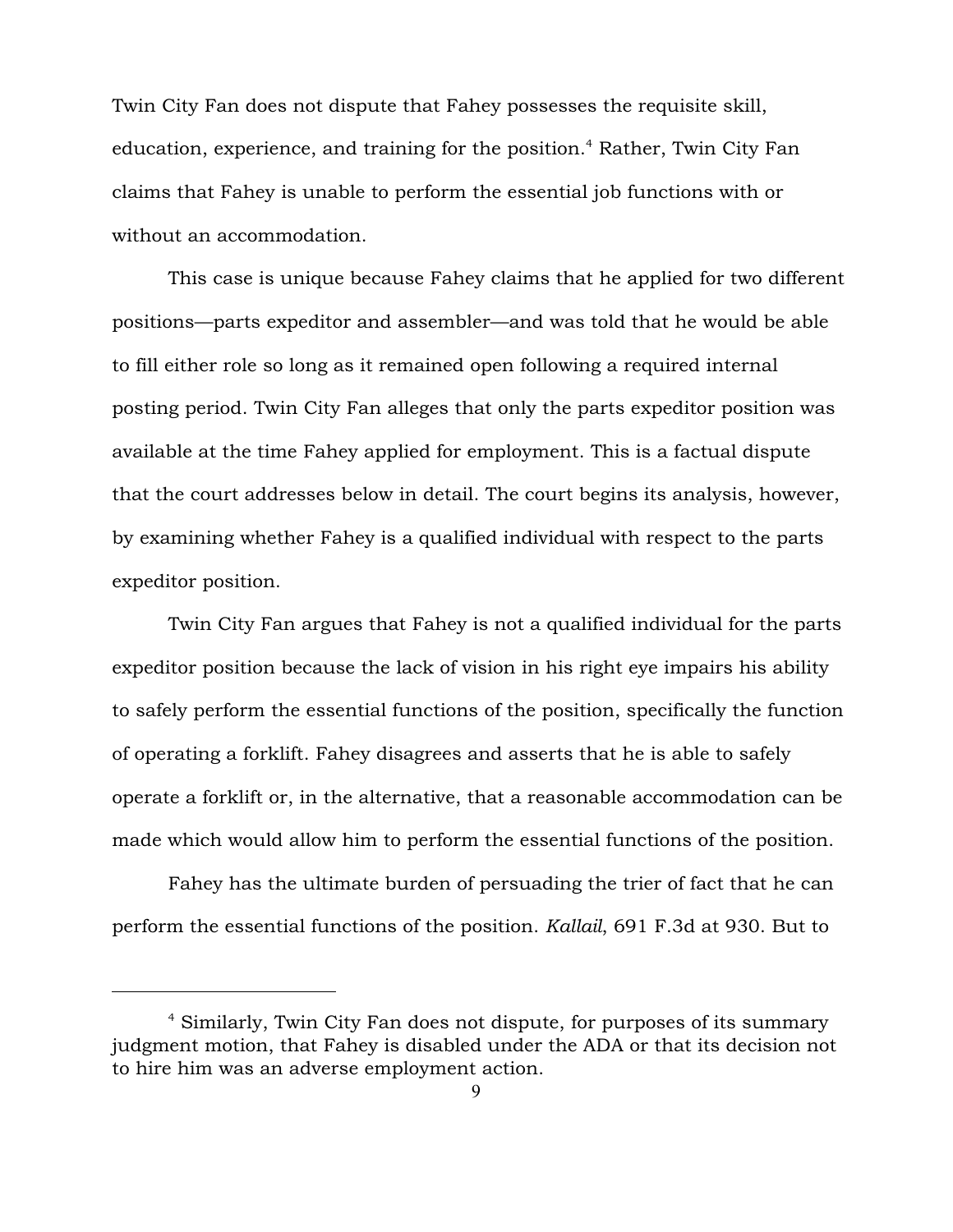survive summary judgment, Fahey only needs to demonstrate the existence of disputed facts that are outcome determinative. *Mosley*, 415 F.3d at 910-11.

Fahey claims that his vision would not affect his operation of a forklift. He believes that "plant accidents are caused by carelessness" and that he is "more cautious than the average person," especially because of the lack of vision in his right eye. Docket 32 at ¶ 10. Fahey points out that he has a valid drivers license. Fahey also directs the court to the fact that the physical summary report prepared by Dr. Edinger—the report that Twin City Fan relied on in making its determination to rescind the job offer—does not say his vision would interfere with performing the essential functions of the job; instead, the report merely states that he has no vision in his right eye and certain accommodations are needed. Docket 27-4 at 2. The physical summary report is also silent as to how Fahey's lack of vision in his right eye affects his overall vision. The report gives no indication as to the quality of Fahey's close vision, distance vision, peripheral vision, or depth perception, which are the physical requirements listed in Twin City Fan's job description of the parts expeditor position. Finally, Fahey notes that Twin City Fan requires forklift operators to be certified. As part of the certification, Twin City Fan requires the applicant to actually operate a forklift at the direction of an instructor to ensure the applicant can properly operate a forklift. Thus, Fahey suggests that Twin City Fan could have at least allowed him to attempt to operate a forklift before forming the conclusion that he was unable to do so. For all of these reasons, Fahey argues that there is a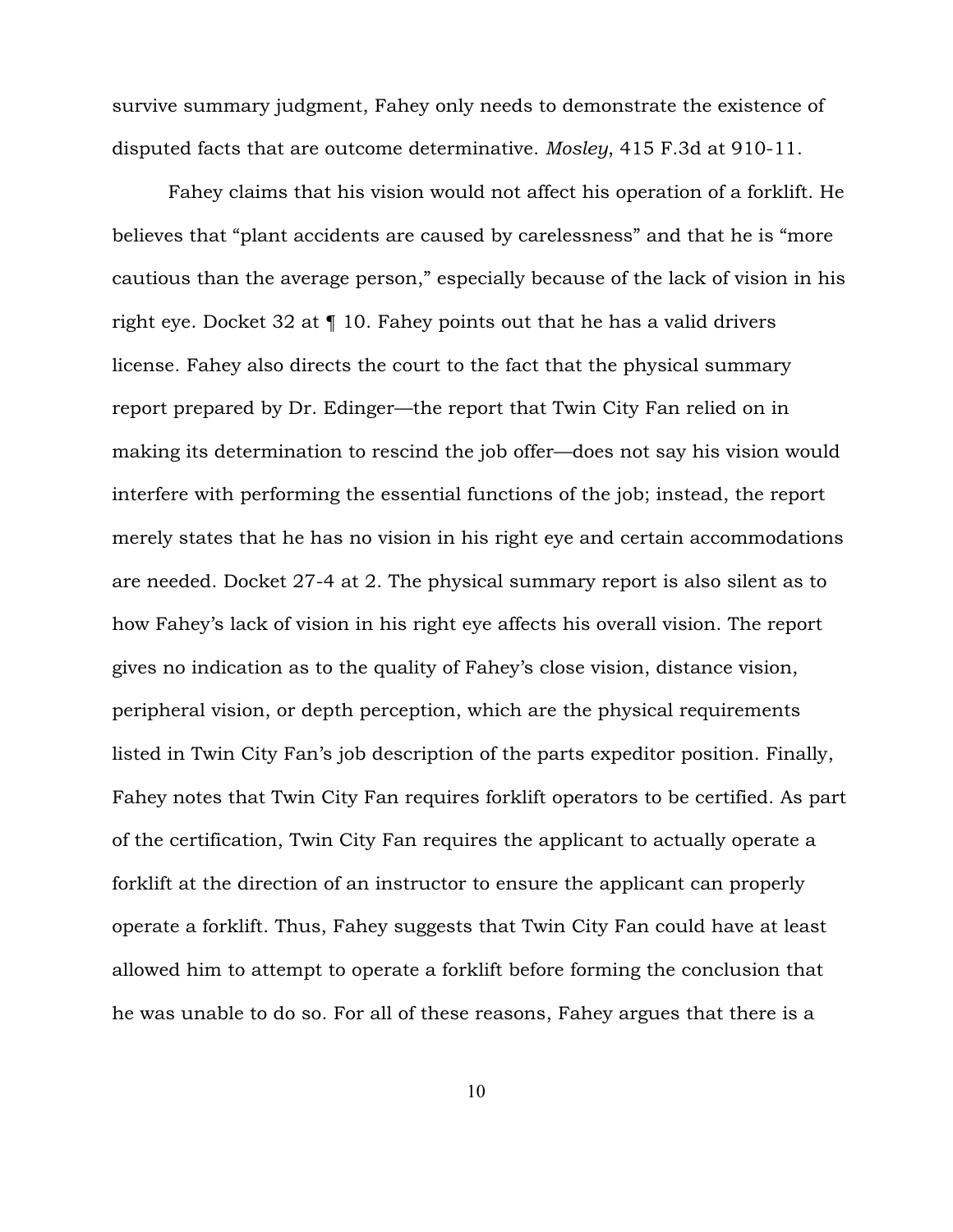factual dispute as to whether he can operate a forklift and, thus, whether he can perform the essential functions of the parts expeditor position.

Twin City Fan argues that Dr. Edinger's physical summary report combined with its own judgment and knowledge of operating a forklift at its facility is enough for this court to find, as a matter of law, that Fahey is not a qualified individual for the parts expeditor position. In making its argument, Twin City Fan asserts that the parts expeditor position requires greater vision abilities than other positions. Twin City Fan also relies on additional deposition testimony from Dr. Edinger in which she provides an after-the-fact explanation of her physical summary report.

Based on the record before the court, the court cannot conclude as a matter of law that Fahey is not a qualified individual with respect to the parts expeditor position. In support of its argument that Fahey is not a qualified individual, Twin City Fan directs the court to *Courtney v. Am. Nat'l Can Co.*, 537 N.W.2d 681 (Iowa 1995). In *Courtney*, the Iowa Supreme Court affirmed the trial court's determination that an individual who suffered from blindness in one eye was not qualified to work in a position in which the operation of a forklift was an essential function of the position. *Id.* at 686. *Courtney* is distinguishable from the situation here. As the Iowa Supreme Court noted, the trial court's determination was a *factual finding* that was made following a bench trial. *Id.* at 685-86. Moreover, the trial court's factual finding was made only after an extensive "individualized inquiry" in which both parties presented a substantial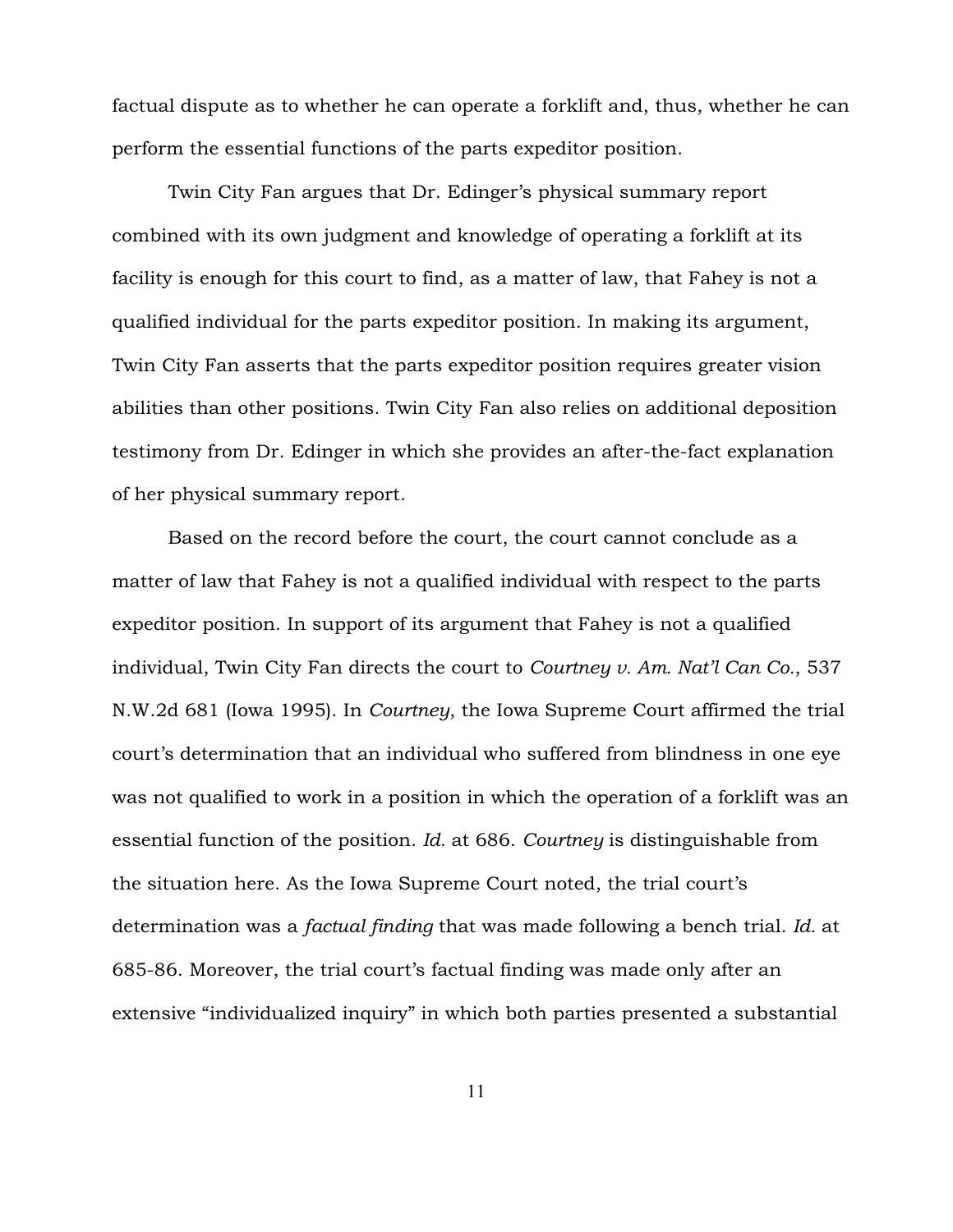amount of evidence about the employee's specific medical condition and limitations as well as about the working environment at the employer's facility. *Id.* Here, it would be improper for the court to make a similar factual finding when ruling on a motion for summary judgment, especially when Twin City Fan has not directed the court to specific facts that would allow for the type of individualized inquiry made in *Courtney*. *See Torgerson*, 643 F.3d at 1042 ("Credibility determinations, the weighing of the evidence, and the drawing of legitimate inferences from the facts are jury functions, not those of a judge."). Therefore, because Fahey has shown that the issue of whether he is capable of safely operating a forklift at the Twin City Fan facility is legitimately in dispute, summary judgment is denied. $5$ 

Because Fahey has demonstrated that a genuine issue for trial exists on the issue of whether he is qualified to perform the parts expeditor position even without an accommodation, summary judgment is denied, and the court could end its analysis here. Nevertheless, the court will also address Twin City Fan's alternative argument.

 $^{\rm 5}$  Fahey also asserts that he is qualified to work as an assembler at Twin City Fan, and Twin City Fan could have, as a reasonable accommodation, placed him in such a position. Twin City Fan is silent on the issue of whether Fahey is a qualified individual with respect to the assembler position. Thus, the court assumes, for purposes of Twin City Fan's motion for summary judgment, that Fahey is a qualified individual with respect to the assembler position.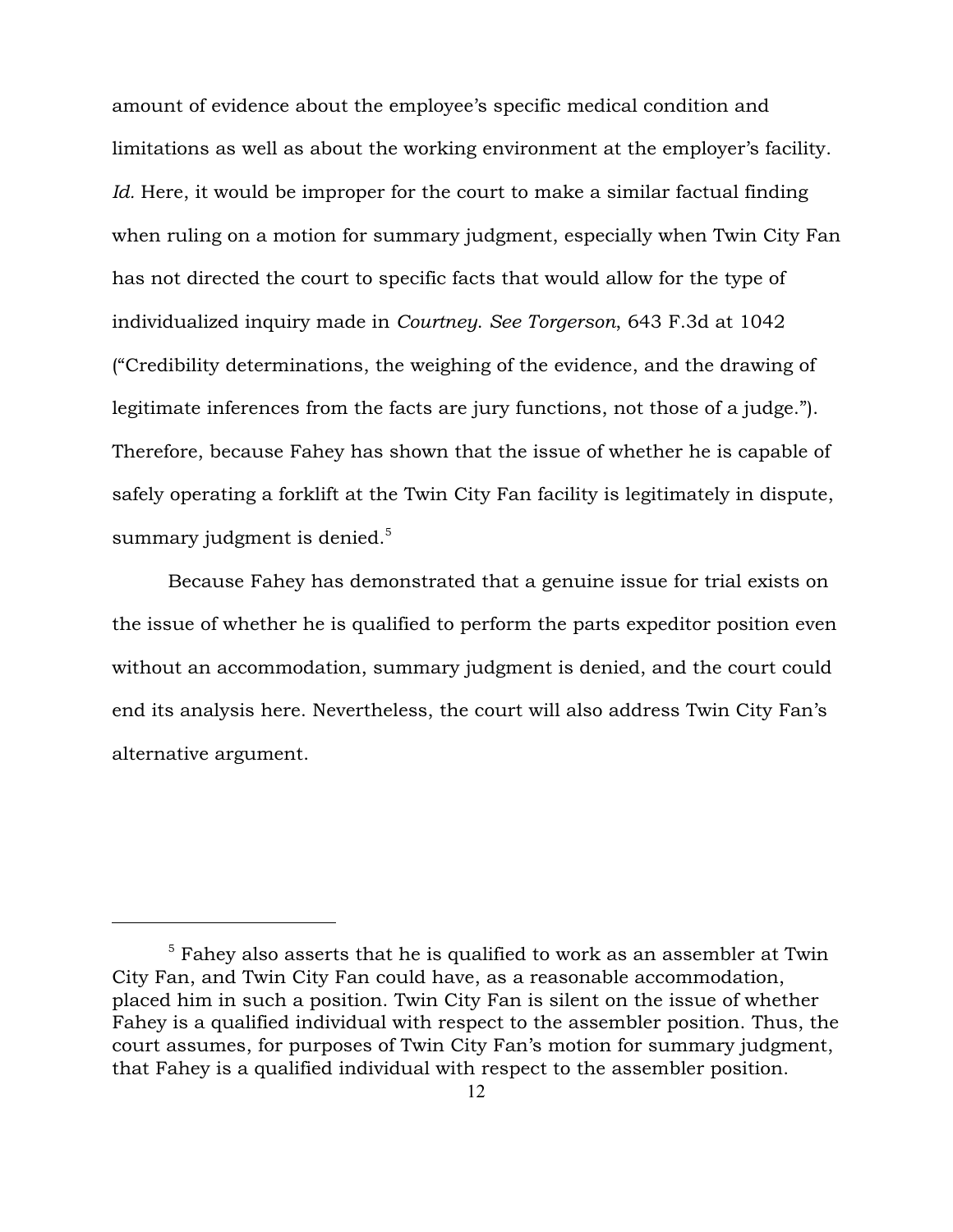### II. Reasonable Accommodation

Twin City Fan also argues that summary judgment should be granted in its favor because it engaged in an interactive process to determine if a reasonable accommodation could be made and concluded that no such accommodation existed. Fahey disagrees. To show that Twin City Fan failed to participate in the required interactive process, Fahey must demonstrate that: (1) Twin City Fan knew about Fahey's disability; (2) Fahey requested accommodations or assistance for his disability; (3) Twin City Fan did not make a good faith effort to assist Fahey in seeking accommodations; and (4) Fahey could have been reasonably accommodated but for Twin City Fan's lack of good faith. *Ballard*, 284 F.3d at 960. The parties do not dispute that Twin City Fan knew about Fahey's blindness and instead dispute the other required showings.

#### A. Request for Accommodation—Notice Requirement

Twin City Fan claims that Fahey never requested an accommodation. A request for an accommodation can be made either expressly or implicitly. *See Ballard*, 284 F.3d at 964 (suggesting that either a "formal or *de facto* request for accommodation" could put an employer on notice of employee's desire for accommodation). Moreover, in cases like this one—where the employer either refuses to hire an applicant or rescinds a previously made offer—the time frame that an applicant has to request an accommodation can be very small. It stands to reason that a job applicant must be given the opportunity to request an accommodation, especially if the employer is aware of the disability; otherwise,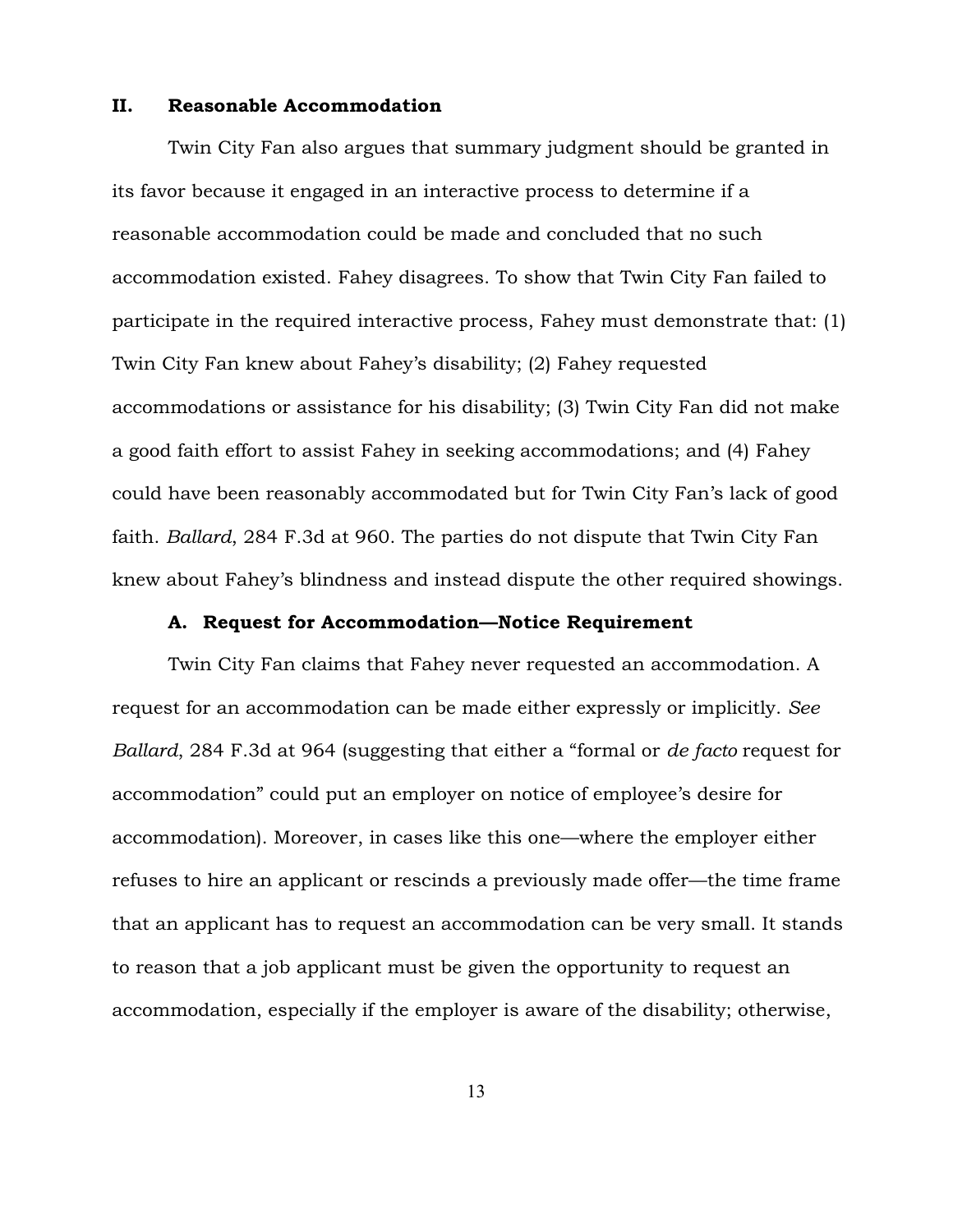an employer with discriminatory motives could avoid liability simply by acting quickly. *See Barnes v. Northwest Iowa Health Ctr.*, 238 F. Supp. 2d 1053, 1087 n.13 (N.D. Iowa 2002) ("Because [employer] had rescinded [applicant's] offer of employment before giving her any opportunity to request accommodation, a finding that [applicant's] claim fails because she did not request accommodation would result in the bizarre outcome that if an employer acts quickly enough, its discriminatory animus may be immune from liability under the ADA.").

Here, Fahey was never given a legitimate opportunity to request an accommodation. As Twin City Fan states in its brief, Steffes called Fahey on October 26, 2010, to inform Fahey that "due to Fahey's lack of vision in his right eye, he would pose a safety risk both to himself and others and that Twin City Fan could not accommodate him." Docket 36 at 11. Prior to Steffes's phone call, Fahey was under the belief that he was going to begin employment with Twin City Fan without issue and, thus, had no reason to request any type of accommodation.

Additionally, the court finds that it was unnecessary for Fahey to request an accommodation after Twin City Fan informed him of its rescission of his offer. First, because Twin City Fan had already expressed to Fahey that it could not accommodate him, "a reasonable fact-finder could conclude that it would have been fruitless to request accommodation" at that point in time. *Barnes*, 238 F. Supp. 2d at 1087. Second, the purpose of the notice requirement is to ensure that the employer is aware that the employee wants an accommodation.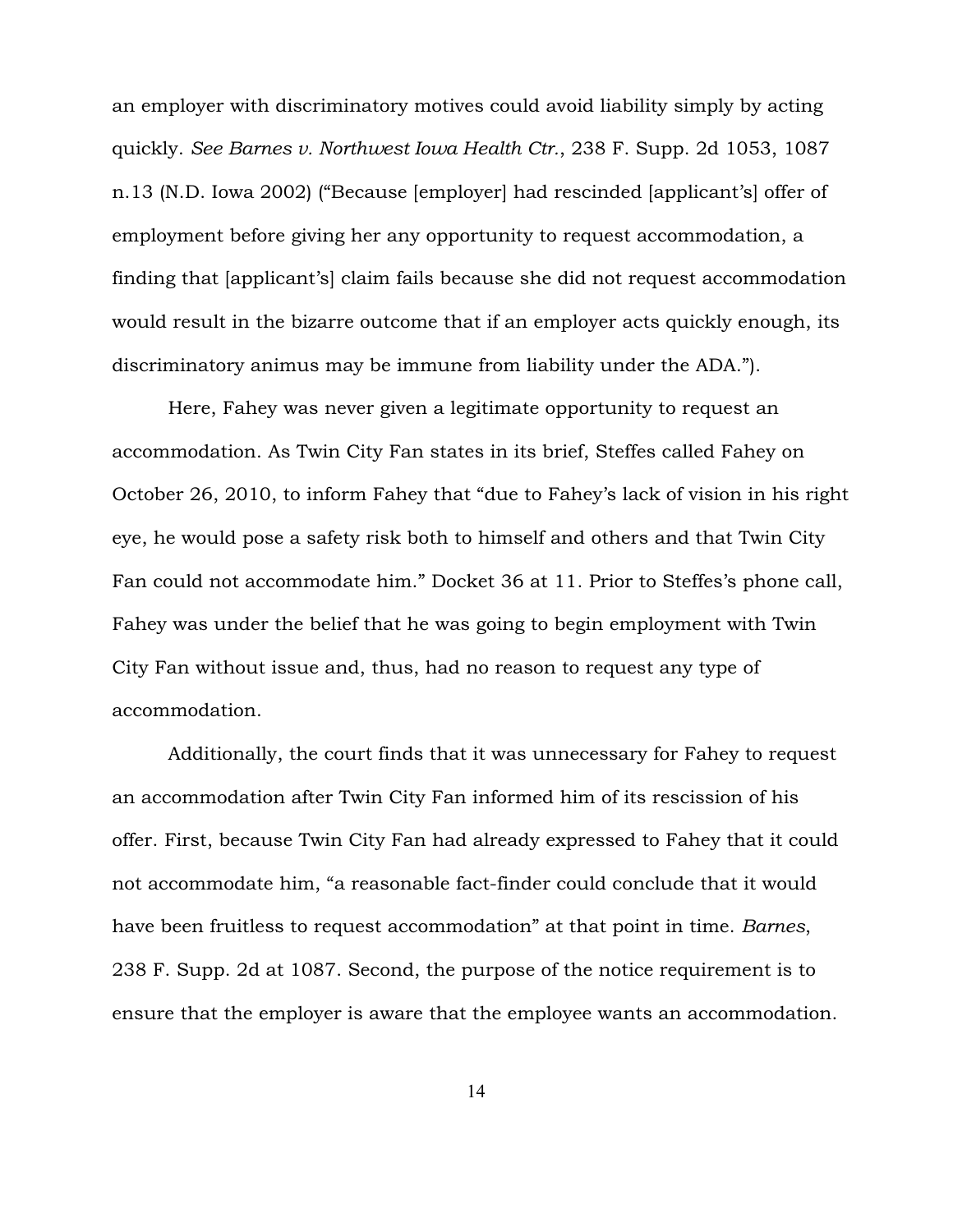The effect of the notice requirement is that it shields an employer from failureto-accommodate liability when it was unaware that the employee wanted an accommodation in the first place. Here, by asserting that it engaged in an interactive process to determine if an accommodation was possible, Twin City Fan implicitly admits that it was aware that, at the very least, a potential accommodation request existed. It is nonsensical for Twin City Fan to assert that it engaged in an interactive process to determine whether a reasonable accommodation existed—implying that it was aware that an accommodation may be necessary—while at the same time seeking the shelter of a requirement that is intended to protect the unaware.<sup> $6$ </sup> Therefore, the court finds that Twin City Fan's "unilateral decision that accommodation was unduly burdensome circumvented the purpose of the ADA's interactive dialogue requirement, and [Twin City Fan] cannot escape any potential liability merely because it cut the typical sequence of events off at the pass, thus precluding [Fahey] from requesting accommodation and initiating the interactive process." *Barnes*, 238 F. Supp. 2d at 1088.

 $6$  This is not to say that an employer automatically gives up a "notice" argument when it argues that it engaged in an interactive process. For example, if an employer attempts to engage in an interactive process but the disabled employee persistently asserts that no accommodation is necessary, then it may be the case that both defenses would be available to the employer. But there is no indication that those are the facts here. Rather, it seems that Twin City Fan is attempting to defeat Fahey's claim by applying a technicality that would be inappropriate to apply under these facts.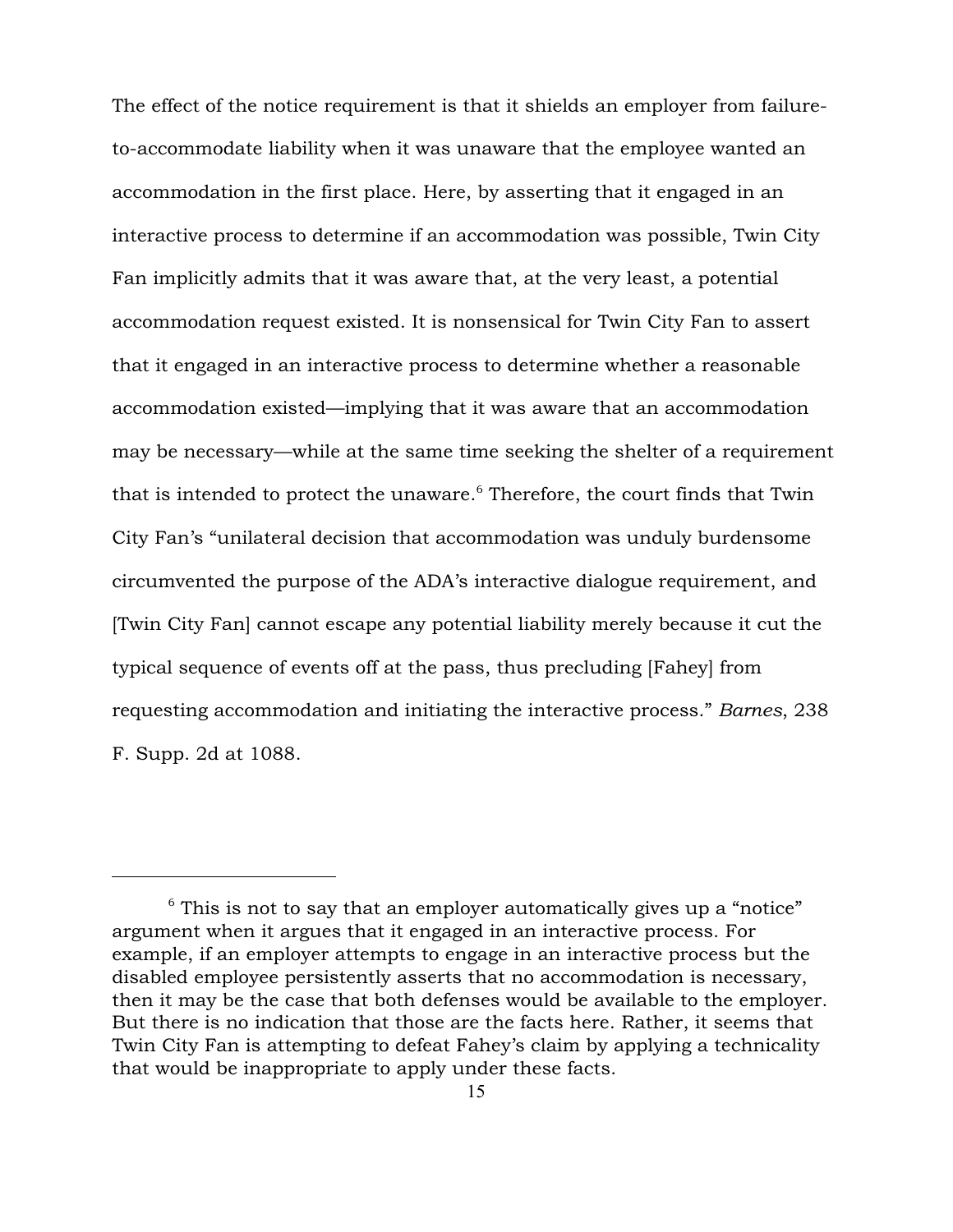#### B. Good Faith Effort

Fahey must also bring forth evidence to show that Twin City Fan did not make a good faith effort to assist him in seeking accommodation. After reviewing the record, the court finds that Fahey has satisfied his burden of showing that a genuine issue for trial exists. First, Twin City Fan did not engage in any sort of interactive process. Instead, Twin City Fan contacted Fahey and informed him that the job offer was rescinded and unilaterally decided that no accommodation could be made. Second, Twin City Fan had limited knowledge of Fahey's specific limitations. The only knowledge of Fahey's limitations that Twin City Fan had at the time it rescinded the offer and concluded that no accommodation could be made came from the physical summary report produced by Dr. Edinger. That report only stated that accommodations were needed: "He has no vision in the right eye and his work station would need to be set up so that he would not be at risk for injury for lack of vision in the right eye." Docket 27-4 at 2. Twin City Fan did not reach out to either Fahey or Dr. Edinger to learn more about Fahey's specific limitations and how those limitations would affect his ability to perform the essential functions of the position.

In attempting to argue that it made a good faith effort to assist Fahey, Twin City Fan notes that Steffes contacted her supervisors and Johnson, the plant manager, to determine whether any accommodation could be made for Fahey's vision. Following these discussions, Steffes concluded that no accommodation could be made and that Fahey's vision necessitated a rescission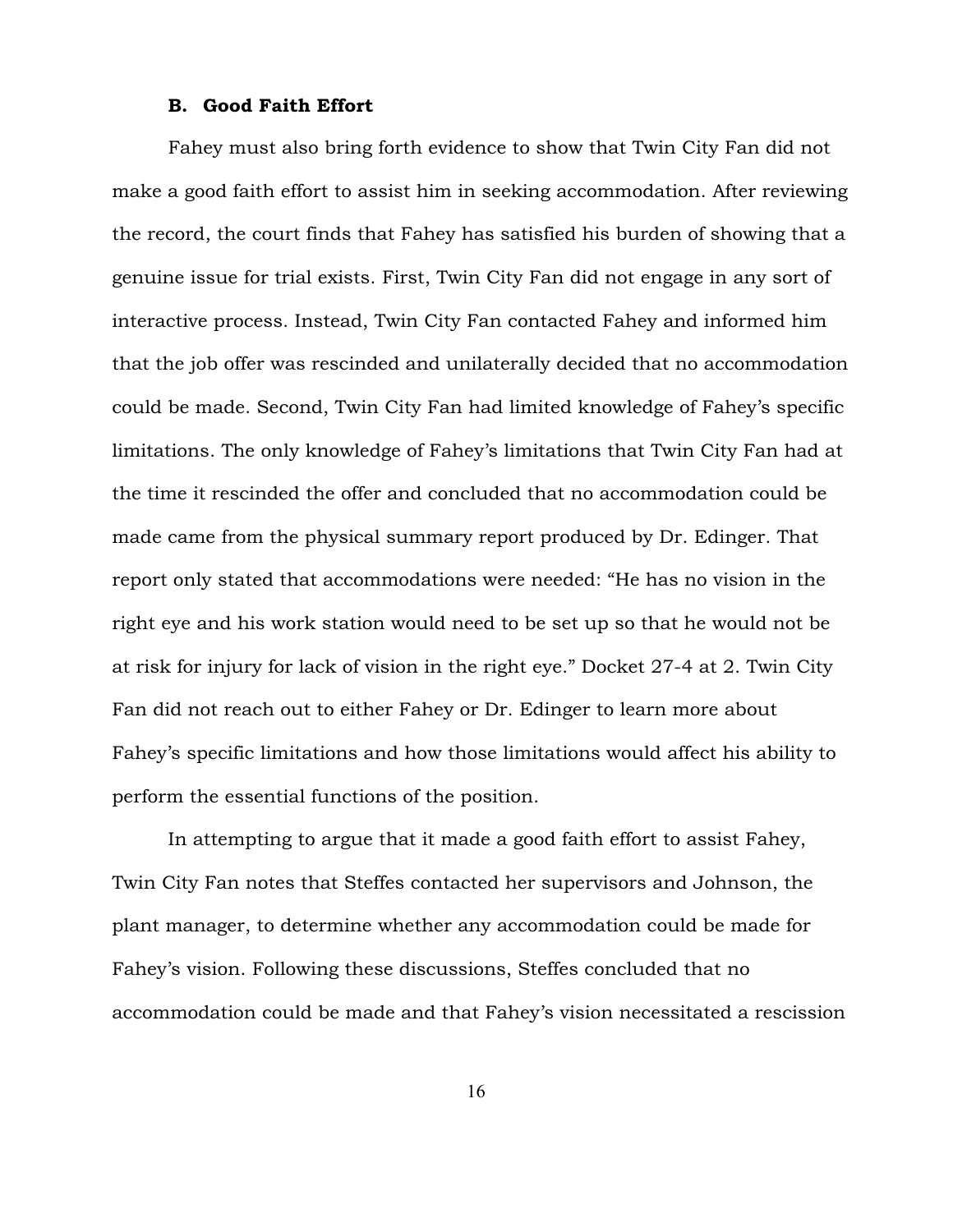of the job offer. But the problem with Twin City Fan's argument lies in the fact that Twin City Fan did not include Fahey in any of these conversations. Aside from Dr. Edinger's brief physical summary report, Twin City Fan was utterly ignorant of Fahey's specific limitations and what effect those limitations would have on his ability to perform work functions. Any internal discussions about possible accommodations would have necessarily relied on unfounded assumptions and stereotypes. This type of one-sided decision-making is what the ADA seeks to avoid by requiring that the employer engage in an interactive process that involves both the employer and applicant once the employer is aware that an accommodation is, or may be, wanted. *See Fjellestad*, 188 F.3d at 951 ("The appropriate reasonable accommodation is best determined through a flexible, interactive process that involves both the employer and the [applicant] with a disability.") (citing 29 C.F.R. § 1630, App.). Thus, the court finds that Fahey has brought forth sufficient evidence to show that a genuine issue of disputed material fact exists for trial on whether Twin City Fan made a good faith effort to assist him in seeking accommodation.

## C. Existence of Reasonable Accommodation

Finally, Fahey must show that he could have been reasonably accommodated but for Twin City Fan's lack of good faith. As discussed above, Fahey has already demonstrated that a genuine issue for trial exists on whether he can perform the essential functions of the job even without accommodation.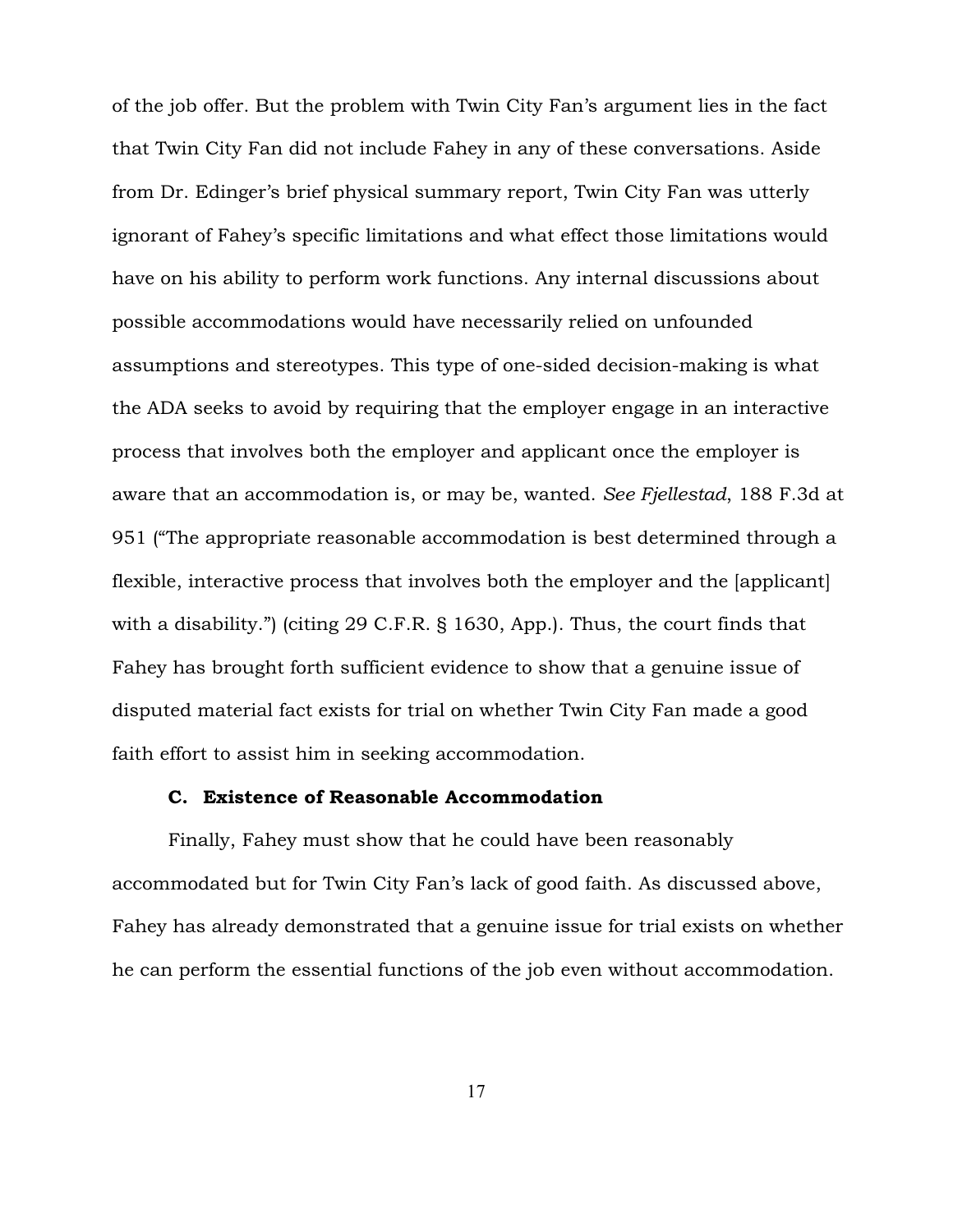The court will nonetheless assess whether a triable issue exists on the issue of whether reasonable accommodations exist.

In his brief, Fahey suggests that Twin City Fan could have placed him in an assembler position, as a reasonable accommodation, in the event that he is unable to operate a forklift himself. Twin City Fan does not dispute that placing an applicant in a vacant position that he is qualified for is a possible accommodation under the ADA. Twin City Fan asserts, however, that no assembler position was vacant. *See Fjellestad*, 188 F.3d at 950 (noting that creating a brand new position is not a reasonable accommodation but that "reassignment to a vacant position is a possible accommodation under the ADA"). Fahey, on the other hand, alleges that not only was there a vacant assembler position at the time, but that Twin City Fan originally offered him the assembler position in the event that the parts expeditor position was filled internally.

The issue of whether there was a vacant assembler position is a disputed factual issue that may affect the outcome of this case. The parties stand firm in their respective positions, and the evidence on the record does not conclusively determine which party is correct. It is undisputed that the Department of Labor website indicated that eight assembler positions were open. Docket 26 at  $\P$  5. Twin City Fan retorts by claiming that the website was inaccurate because it had not been updated. Moreover, Fahey's employment application shows that the position he applied for was a "Production Worker," not specifically a parts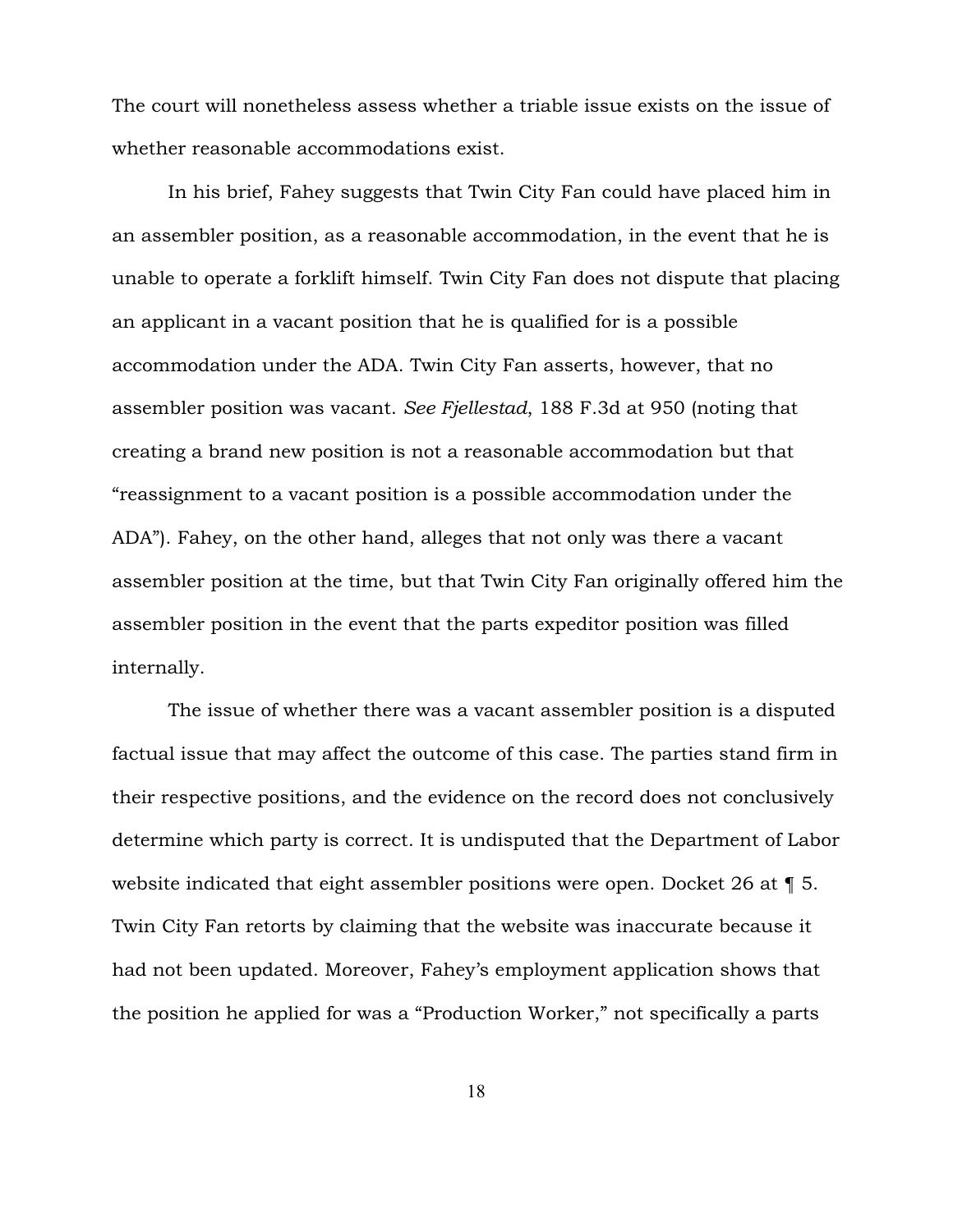expeditor or assembler. Based on the record as a whole, the court finds that Fahey has put forth enough facts to show that there is a legitimate factual dispute on this issue.

In sum, Fahey has shown that a genuine issue for trial exists on whether Twin City Fan failed to participate in the required interactive process. Thus, summary judgment is denied for this reason as well.

#### III. Punitive Damages

As a final matter, Twin City Fan also moves for summary judgment on the issue of punitive damages. "A plaintiff is entitled to punitive damages in connection with ADA claims where the employer has engaged in intentional discrimination and has done so with malice or with reckless indifference to the federally protected rights of an aggrieved individual." *Christensen v. Titan Distrib., Inc.*, 481 F.3d 1085, 1096 (8th Cir. 2007) (internal quotations omitted). "An employer acts with malice or with reckless indifference if it has knowledge that it may be acting in violation of federal law." *Id.* (internal quotations omitted). As noted above, an employer's failure to engage in an interactive process is prima facie evidence that the employer may be acting in bad faith. Fahey has already demonstrated that a triable issue exists as to whether Twin City Fan failed to engage in an interactive process, thus implying bad faith. Furthermore, Fahey put forth evidence that Steffes, who ultimately rescinded the offer because of Fahey's vision, was aware of disability discrimination laws and presumably knew that disability discrimination was illegal. Because Fahey